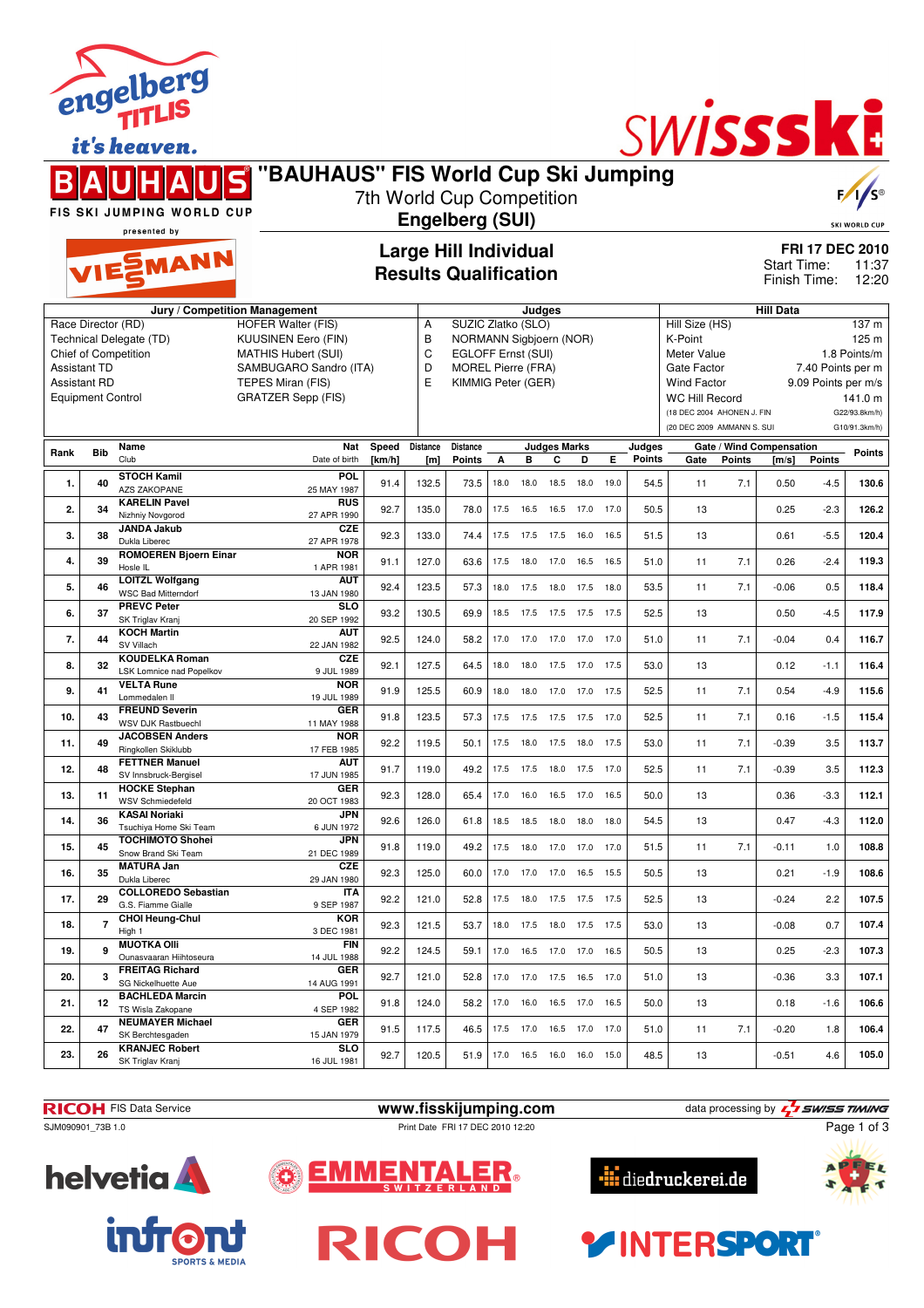

it's heaven.



## **"BAUHAUS" FIS World Cup Ski Jumping**



FIS SKI JUMPING WORLD CUP

#### 7th World Cup Competition **Engelberg (SUI)**

SKI WORLD CUP

presented by

EMANN

### **Large Hill Individual Results Qualification**

**FRI 17 DEC 2010** 11:37 Finish Time: 12:20 Start Time:

|                      |                | Name                                              | Nat                       | Speed  | <b>Distance</b> | <b>Distance</b> | <b>Judges Marks</b> |                              |                |      | Judges |               |      | Gate / Wind Compensation |         |               |               |
|----------------------|----------------|---------------------------------------------------|---------------------------|--------|-----------------|-----------------|---------------------|------------------------------|----------------|------|--------|---------------|------|--------------------------|---------|---------------|---------------|
| Rank                 | <b>Bib</b>     | Club                                              | Date of birth             | [km/h] | [m]             | <b>Points</b>   | А                   | B                            | C              | D    | Е      | <b>Points</b> | Gate | <b>Points</b>            | [m/s]   | <b>Points</b> | <b>Points</b> |
|                      |                | <b>TAKEUCHI Taku</b>                              | <b>JPN</b>                |        |                 |                 |                     |                              |                |      |        |               |      |                          |         |               |               |
| 24.                  | 31             | Kitano Construction Corp. Ski Club                | 20 MAY 1987               | 92.4   | 120.5           | 51.9            | 17.5                | 17.5                         | 17.5           | 18.0 | 17.0   | 52.5          | 13   |                          | 0.00    | 0.0           | 104.4         |
|                      |                | <b>BODMER Pascal</b>                              | <b>GER</b>                |        |                 |                 |                     |                              |                |      |        |               |      |                          |         |               |               |
| 25.                  | 16             | SV Messstetten                                    | 4 JAN 1991                | 92.2   | 121.0           | 52.8            | 16.5                | 16.5                         | 17.0           | 16.5 | 17.0   | 50.0          | 13   |                          | $-0.12$ | 1.1           | 103.9         |
|                      |                | <b>CHEDAL Emmanuel</b>                            |                           |        |                 |                 |                     |                              |                |      |        |               |      |                          |         |               |               |
| 26.                  | 42             | <b>SC Courchevel</b>                              | <b>FRA</b><br>15 JAN 1983 | 91.8   | 118.5           | 48.3            | 17.0                | 17.5                         | 17.0           | 17.5 | 17.0   | 51.5          | 11   | 7.1                      | 0.40    | $-3.6$        | 103.3         |
|                      |                | <b>AHONEN Janne</b>                               | <b>FIN</b>                |        |                 |                 |                     |                              |                |      |        |               |      |                          |         |               |               |
| 27.                  | 20             | Lahden Hiihtoseura                                | 11 MAY 1977               | 92.8   | 122.0           | 54.6            | 16.0                | 15.5                         | 15.5           | 16.0 | 15.5   | 47.0          | 13   |                          | $-0.12$ | 1.1           | 102.7         |
|                      |                | <b>SEDLAK Borek</b>                               | CZE                       |        |                 |                 |                     |                              |                |      |        |               |      |                          |         |               |               |
| 28.                  | 1              | Dukla Liberec                                     | 15 JUN 1981               | 92.4   | 117.0           | 45.6            | 17.0                | 17.0                         | 17.0           | 16.5 | 17.0   | 51.0          | 13   |                          | $-0.62$ | 5.6           | 102.2         |
|                      |                | <b>KORNILOV Denis</b>                             | <b>RUS</b>                |        |                 |                 |                     |                              |                |      |        |               |      |                          |         |               |               |
| 29.                  | 33             | Sdushor N. Novgorod Dinamo                        | 17 AUG 1986               | 92.1   | 121.0           | 52.8            | 16.5                | 15.5                         | 16.0           | 16.5 | 17.0   | 49.0          | 13   |                          | 0.09    | $-0.8$        | 101.0         |
|                      |                | <b>YUMOTO Fumihisa</b>                            | JPN                       |        |                 |                 |                     |                              |                |      |        |               |      |                          |         |               |               |
| 30.                  | 27             | Tokyo Biso Group Ski Team                         | 23 APR 1984               | 92.2   | 118.0           | 47.4            | 17.0                | 17.0                         | 16.5           | 16.0 | 16.0   | 49.5          | 13   |                          | $-0.37$ | 3.4           | 100.3         |
| 31.                  | 23             | <b>TEPES Jurii</b>                                | <b>SLO</b>                | 92.7   | 118.0           | 47.4            | 17.5                | 17.0                         | 17.0           | 16.5 | 17.0   | 51.0          | 13   |                          | $-0.20$ | 1.8           | 100.2         |
|                      |                | SD Dolomiti                                       | 14 FEB 1989               |        |                 |                 |                     |                              |                |      |        |               |      |                          |         |               |               |
| 32.                  | 8              | <b>DESCOMBES SEVOIE Vincent</b>                   | FRA                       | 91.4   | 119.0           | 49.2            | 17.0                | 17.0                         | 17.0 17.0 17.0 |      |        | 51.0          | 13   |                          | 0.14    | $-1.3$        | 98.9          |
|                      |                | Douanes les Houches                               | 9 JAN 1984                |        |                 |                 |                     |                              |                |      |        |               |      |                          |         |               |               |
| 33.                  | 15             | <b>ZOGRAFSKI Vladimir</b>                         | <b>BUL</b>                | 91.5   | 117.0           | 45.6            | 17.5                | 17.5                         | 17.0           | 16.5 | 17.0   | 51.5          | 13   |                          | $-0.07$ | 0.6           | 97.7          |
|                      |                | Samokov                                           | 14 JUL 1993               |        |                 |                 |                     |                              |                |      |        |               |      |                          |         |               |               |
| 34.                  | 22             | <b>KUETTEL Andreas</b>                            | SUI                       | 92.0   | 116.0           | 43.8            | 17.5                | 17.5                         | 17.0           | 17.0 | 16.5   | 51.5          | 13   |                          | $-0.11$ | 1.0           | 96.3          |
|                      |                | <b>SC Einsiedeln</b>                              | 25 APR 1979               |        |                 |                 |                     |                              |                |      |        |               |      |                          |         |               |               |
| 35.                  | 30             | <b>HAYBOECK Michael</b>                           | <b>AUT</b>                | 92.4   | 115.0           | 42.0            | 17.5                | 17.0                         | 16.5           | 16.0 | 16.5   | 50.0          | 13   |                          | $-0.08$ | 0.7           | 92.7          |
|                      |                | UVB Hinzenbach                                    | 5 MAR 1991                |        |                 |                 |                     |                              |                |      |        |               |      |                          |         |               |               |
| 36.                  | 25             | <b>HLAVA Lukas</b><br>Dukla Liberec               | CZE<br>10 SEP 1984        | 92.8   | 114.0           | 40.2            | 16.5                | 16.5                         | 16.5           | 16.0 | 16.5   | 49.5          | 13   |                          | $-0.32$ | 2.9           | 92.6          |
|                      |                | <b>MORASSI Andrea</b>                             | <b>ITA</b>                |        |                 |                 |                     |                              |                |      |        |               |      |                          |         |               |               |
| 37.                  | 14             | C.S. Forestale                                    | 30 AUG 1988               | 91.9   | 115.0           | 42.0            | 17.0                | 16.5                         | 16.5           | 16.5 | 17.0   | 50.0          | 13   |                          | 0.23    | $-2.1$        | 89.9          |
|                      |                | <b>MEZNAR Mitja</b>                               | SLO                       |        |                 |                 |                     |                              |                |      |        |               |      |                          |         |               |               |
| 38.                  | 13             | <b>NSK Trzic Trifix</b>                           | 30 JUN 1988               | 92.9   | 114.5           | 41.1            | 17.0                | 15.5                         | 16.5           | 16.5 | 17.0   | 50.0          | 13   |                          | 0.33    | $-3.0$        | 88.1          |
|                      |                | <b>UHRMANN Michael</b>                            | <b>GER</b>                |        |                 |                 |                     |                              |                |      |        |               |      |                          |         |               |               |
| 39.                  | 28             | <b>WSV DJK Rastbuechl</b>                         | 16 SEP 1978               | 92.4   | 111.5           | 35.7            | 16.5                | 17.0                         | 16.5           | 16.5 | 17.0   | 50.0          | 13   |                          | $-0.11$ | 1.0           | 86.7          |
|                      |                | <b>TROFIMOV Roman-Sergeevich</b>                  | RUS                       |        |                 |                 |                     |                              |                |      |        |               |      |                          |         |               |               |
| 40.                  | 5              | Moskva Shvsm                                      | 19 NOV 1989               | 91.4   | 110.0           | 33.0            | 16.5                | 16.0                         | 17.0           | 17.0 | 16.5   | 50.0          | 13   |                          | $-0.26$ | 2.4           | 85.4          |
|                      |                |                                                   |                           |        |                 |                 |                     |                              |                |      |        |               |      |                          |         |               |               |
| <b>Not Qualified</b> |                |                                                   |                           |        |                 |                 |                     |                              |                |      |        |               |      |                          |         |               |               |
|                      |                | <b>KUBACKI Dawid</b>                              | POL                       |        |                 |                 |                     |                              |                |      |        |               |      |                          |         |               |               |
| 41.                  | 4              | TS Wisla Zakopane                                 | 12 MAR 1990               | 92.4   | 109.0           | 31.2            | 16.5                | 16.0                         | 16.5           | 16.5 | 16.5   | 49.5          | 13   |                          | $-0.38$ | 3.5           | 84.2          |
| 42.                  | 18             | <b>MIETUS Krzysztof</b>                           | <b>POL</b>                | 92.0   | 111.0           | 34.8            | 17.0                | 16.5                         | 17.0           | 17.0 | 17.5   | 51.0          | 13   |                          | 0.25    | $-2.3$        | 83.5          |
|                      |                | AZS AWF Krak Z-ne                                 | 8 MAR 1991                |        |                 |                 |                     |                              |                |      |        |               |      |                          |         |               |               |
| 43.                  | 24             | <b>HULA Stefan</b>                                | <b>POL</b>                | 92.0   | 110.0           | 33.0            | 16.0                | 16.5                         | 16.5           | 16.0 | 16.5   | 49.0          | 13   |                          | $-0.09$ | 0.8           | 82.8          |
|                      |                | SSR LZS SOKOL Szczyrk                             | 29 SEP 1986               |        |                 |                 |                     |                              |                |      |        |               |      |                          |         |               |               |
| 44.                  | 17             | <b>ZHAPAROV Radik</b>                             | <b>KAZ</b>                | 92.3   | 110.5           | 33.9            | 16.0                | 15.5                         | 15.0           | 15.5 | 15.5   | 46.5          | 13   |                          | $-0.07$ | 0.6           | 81.0          |
|                      |                | Shvsm Dinamo                                      | 29 FEB 1984               |        |                 |                 |                     |                              |                |      |        |               |      |                          |         |               |               |
| 45.                  | 21             | <b>KIM Hyun-Ki</b>                                | <b>KOR</b>                | 92.2   | 106.5           | 26.7            | 16.5                | 16.0                         | 16.5           | 16.0 | 16.0   | 48.5          | 13   |                          | $-0.31$ | 2.8           | 78.0          |
|                      |                | High 1                                            | 9 FEB 1983                |        |                 |                 |                     |                              |                |      |        |               |      |                          |         |               |               |
| 46.                  | 19             | <b>HAJEK Antonin</b>                              | <b>CZE</b>                | 92.4   | 105.0           | 24.0            | 16.5                | 16.5                         | 16.5           | 16.0 | 17.5   | 49.5          | 13   |                          | 0.22    | $-2.0$        | 71.5          |
|                      |                | Dukla Liberec                                     | 12 FEB 1987               |        |                 |                 |                     |                              |                |      |        |               |      |                          |         |               |               |
| 47.                  | 10             | <b>CHERVYAKOV Georgiv</b><br>Moskva Shvsm Skiclub | <b>RUS</b><br>15 FEB 1990 | 92.2   | 102.5           | 19.5            | 16.0                | 15.5                         | 16.0           | 16.5 | 16.5   | 48.5          | 13   |                          | 0.35    | $-3.2$        | 64.8          |
|                      |                | <b>FRANCAIS Remi</b>                              | SUI                       |        |                 |                 |                     |                              |                |      |        |               |      |                          |         |               |               |
| 48.                  | $\overline{2}$ | <b>SC Les Diablerets</b>                          | 24 MAR 1989               | 92.4   | 97.5            | 10.5            | 16.0                | 16.0                         | 16.5           | 16.0 | 16.0   | 48.0          | 13   |                          | $-0.57$ | 5.2           | 63.7          |
|                      |                | <b>KARPENKO Nikolay</b>                           | KAZ                       |        |                 |                 |                     |                              |                |      |        |               |      |                          |         |               |               |
| 49.                  | 6              | Zska-Almaty                                       | 10 AUG 1981               | 92.3   | 98.0            | 11.4            |                     | 15.5  15.0  15.5  15.5  15.0 |                |      |        | 46.0          | 13   |                          | $-0.13$ | 1.2           | 58.6          |
|                      |                |                                                   |                           |        |                 |                 |                     |                              |                |      |        |               |      |                          |         |               |               |

**RICOH** FIS Data Service **www.fisskijumping.com** data processing by  $\frac{7}{2}$  **SWISS TIMING** SJM090901\_73B 1.0 Print Date FRI 17 DEC 2010 12:20 Page 2 of 3







RICOH